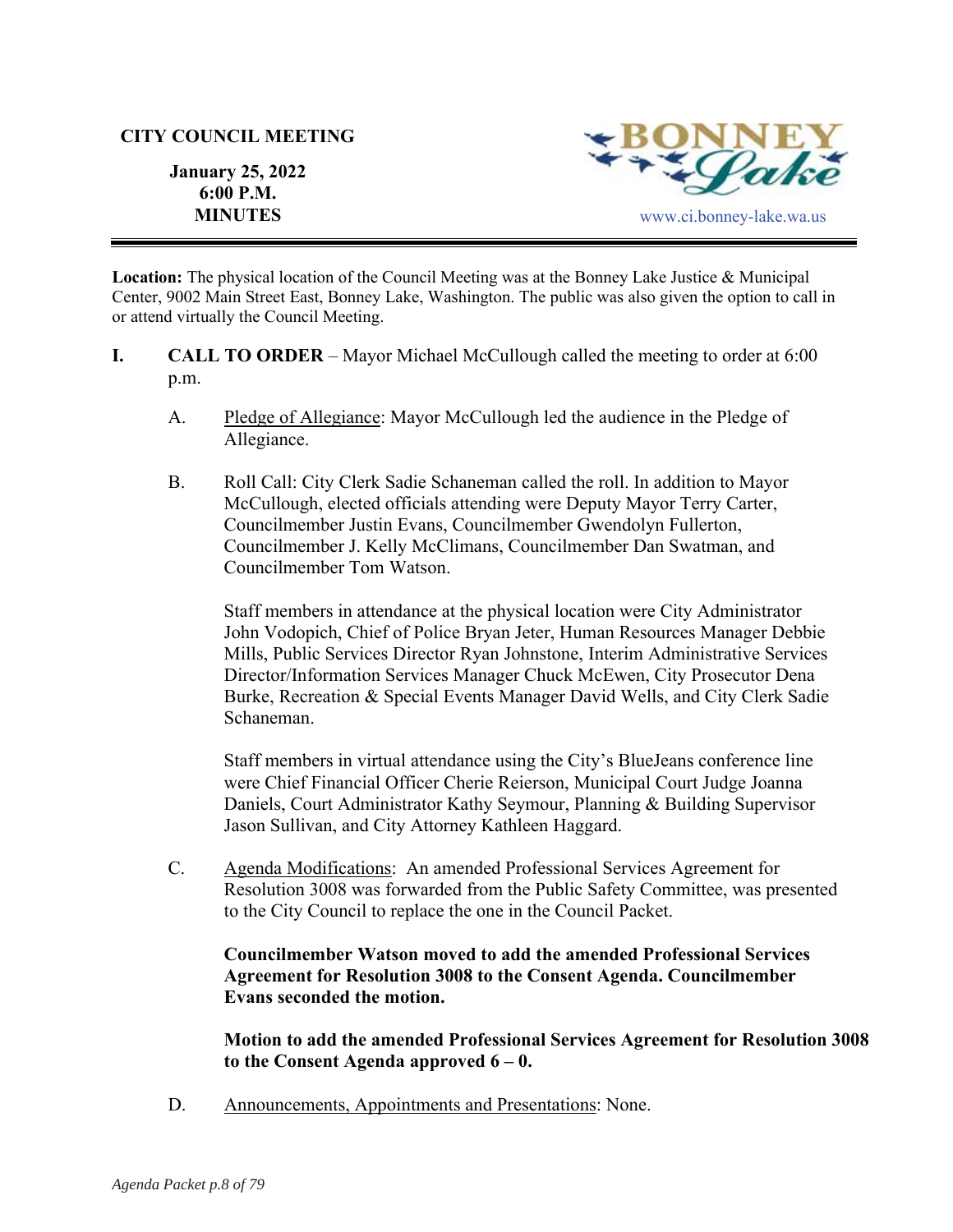# **II. PUBLIC HEARINGS, CITIZEN COMMENTS & CORRESPONDENCE:**

- A. Public Hearings: None.
- B. Citizen Comments:

Dan Decker, 201 70<sup>th</sup> St E, Bonney Lake, spoke regarding changing Council Meetings from 6:00 p.m. to 7:00 p.m.

Mike Weekley,  $80911<sup>th</sup>$  St, Auburn, spoke regarding Tehaleh and the fast development of houses.

Jennifer Miller, 21146 Buckley Hwy, Buckley, spoke regarding vaccine mandate being placed at the Bonney Lake Senior Center.

C. Correspondence: None.

## **III. COUNCIL COMMITTEE REPORTS:**

- A. Finance Committee: Deputy Mayor Carter reported the Finance Committee did not meet and is expected to have their next hybrid meeting at 5:00 p.m. on February 8, 2022.
- B. Community Development Committee: Councilmember Swatman reported the Community Development Committee met virtually on January 18, 2022. The Committee voted councilmember Swatman as chair, approved their minutes, and received an update from Public Services on the Public Services Center Project.
- C. Public Safety Committee: Councilmember Evans reported the Public Safety Committee met by hybrid on January 11, 2022, at 3:30 p.m. The Committee forwarded AB22-13 and AB22-14 to tonight's Public Safety Committee Issues.
- D. Other Reports: None.

### **IV. CONSENT AGENDA:**

- A. **Approval of Corrected Minutes:** January 4, 2022 Council Workshop and January 11, 2022 Council Meeting.
- B. **Approval of Accounts Payable and Utility Refund Checks/Vouchers:** Accounts Payable check/vouchers #90554 - 90645 and in the amount of \$15,779.60. Accounts Payable check/vouchers #90646 - 90672 and wire transfers #2021121601, #2022010301, #2022010302, #2022010303, #2022010304, #2022010401, #2022010606 and #2022010607 in the amount of \$359,916.07. Accounts Payable wire transfer #2022011701 in the amount of \$29,533.36.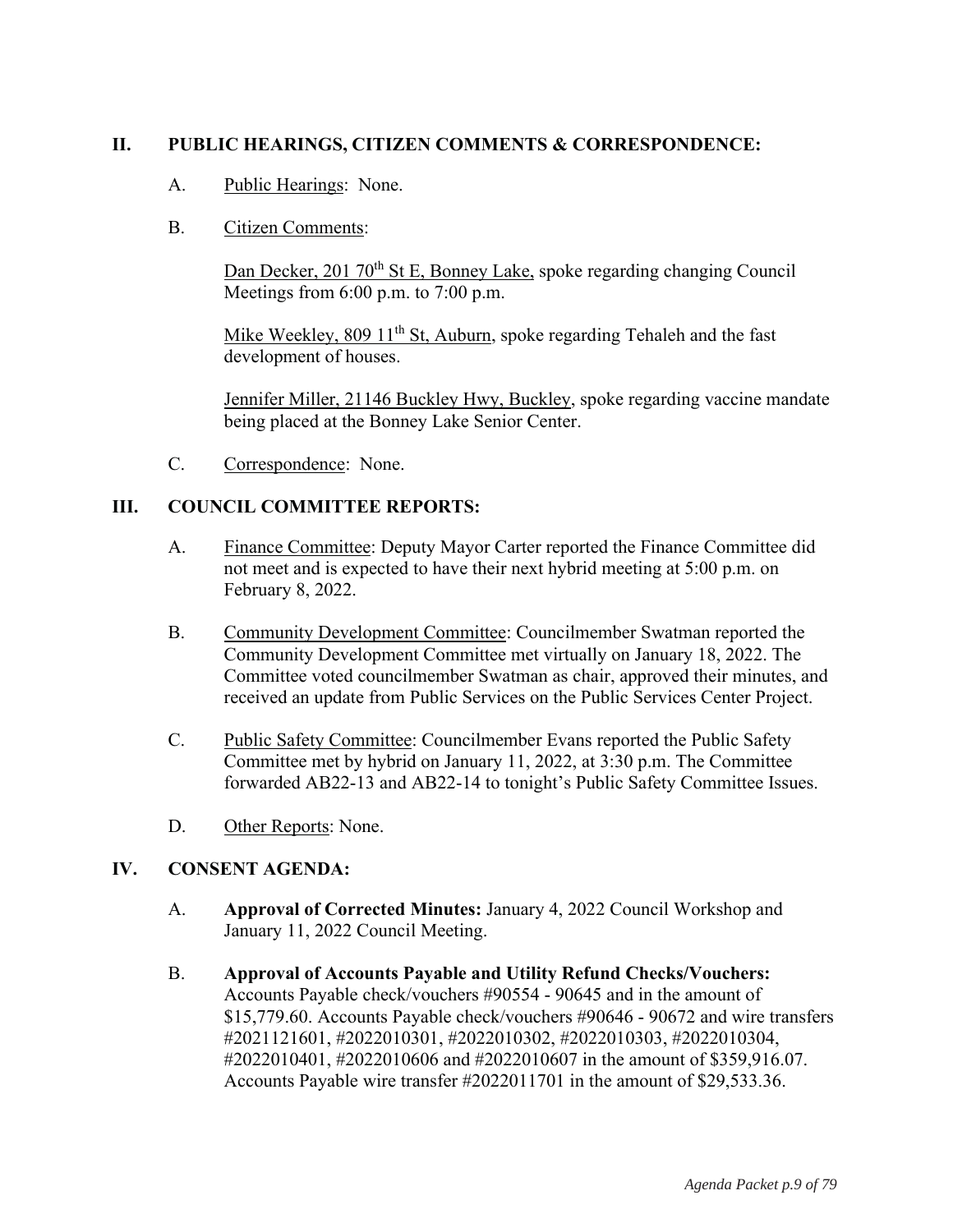- C. **Approval of Payroll:** January  $1 15$ , 2022 for checks  $\#34524-34549$  totaling \$20,679.82 for a special payroll. January  $1 - 15$ , 2022 for checks #34550-345559 including Direct Deposits and Electronic Transfers totaling \$728,189.71. Voids: None.
- D. **AB22–03 Resolution 3003** A Resolution Of The City Council Of The City Of Bonney Lake, Pierce County, Washington, Authorizing The Chief Of Police To Sign An Independent Contractor Agreement With Phoebe Mulligan, LICSW To Provide Peer Support Training, Mental Health Support Services To Police Officers As Needed And Department Training As Requested And Agreed Upon.
- E. **AB22–09 Resolution 3008** A Resolution Of The City Council Of The City Of Bonney Lake, Pierce County, Washington, Authorizing The Mayor To Sign A Professional Services Agreement With Somer Johnson For Therapeutic Court Case Manager.
- F. **AB22-12 Motion** A Motion Of The City Council Of The City Of Bonney Lake, Pierce County, Washington, To Accept As Complete The Lift Station 18 Upgrades Project With Gary Harper Construction.

**Councilmember Watson moved to approve the Consent Agenda as amended. Councilmember McClimans seconded the motion.** 

# **Amended Consent Agenda approved 6 – 0.**

- **V. FINANCE COMMITTEE ISSUES:** None.
- **VI. COMMUNITY DEVELOPMENT COMMITTEE ISSUES:** None.

### **VII. PUBLIC SAFETY COMMITTEE ISSUES:**

A. **AB22-13 – Resolution 3010** – A Resolution Of The City Council Of The City Of Bonney Lake, Pierce County, Washington, Authorizing Mayor To Sign An Interlocal Agreement With The City Of Sumer For Municipal Court Services.

## **Councilmember Watson moved to approve Resolution 3010. Councilmember Evans seconded the motion.**

Councilmember Evans stated that Resolution 3010 is part of the Therapeutic Court Program and he wanted the Council to have a chance to discuss due to the Resolution not being ready for the Workshop on January 18, 2022.

### **Resolution 3010 approved 6 – 0.**

B. **AB22-14 – Resolution 3011** – A Resolution Of The City Council Of The City Of Bonney Lake, Pierce County, Washington, Authorizing The Mayor To Sign An Interlocal Agreement Between The City Of Sumner And The City Of Bonney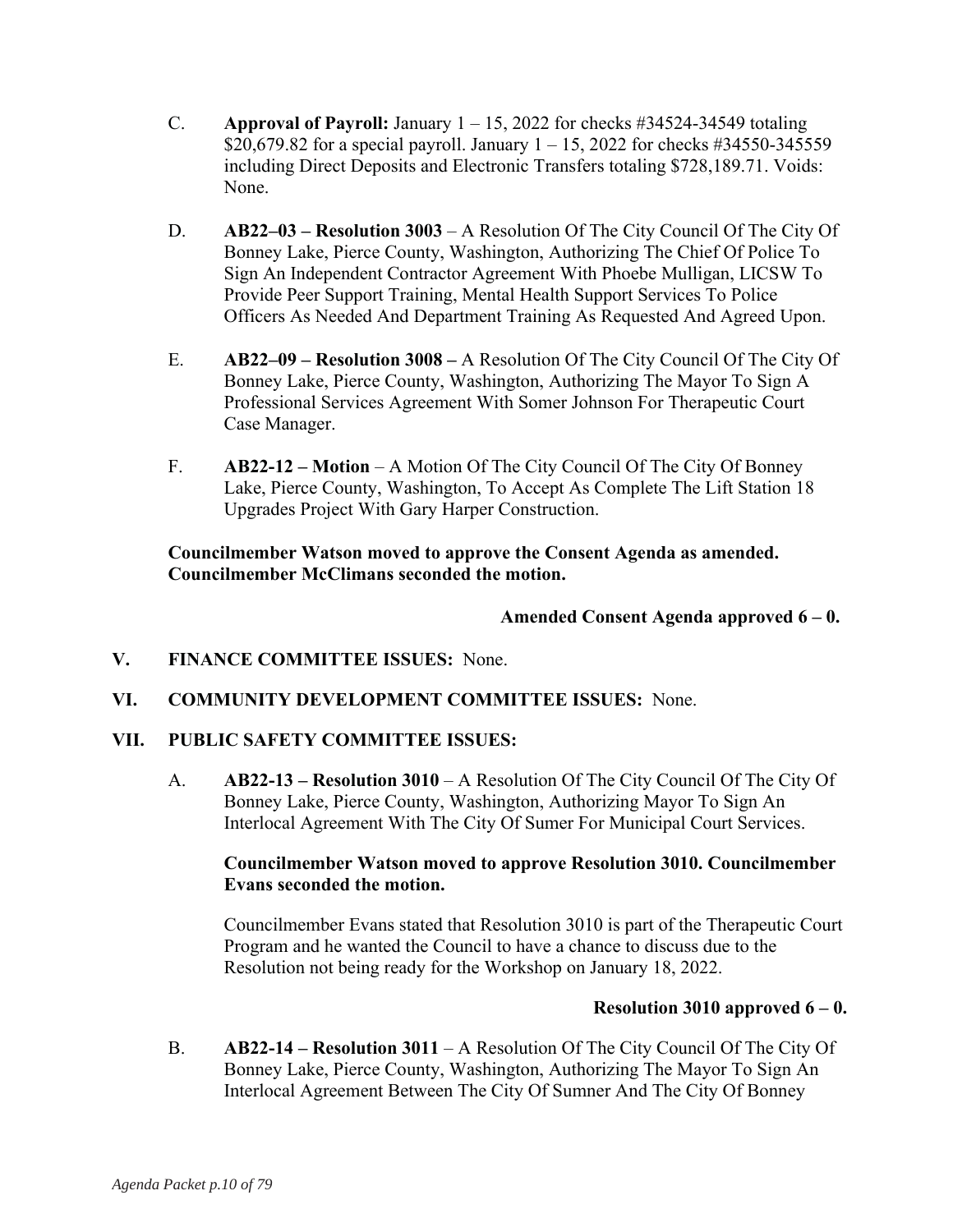Lake For The Provisions Of Community Court Services For Purposes Of Execution Of Grant Agreement – Grt22430 Between Washington State Administrative Office Of The Courts And Bonney Lake Community Court.

**Councilmember Watson moved to approve Resolution 3011. Councilmember Evans seconded the motion.**

### **Resolution 3011 approved 6 – 0.**

### **VIII. FULL COUNCIL ISSUES:**

#### A. **City Council Candidate Speeches/Interviews.**

Mayor McCullough went over the interview process. He explained that at the conclusion of the interviews the Council will go into an executive session and return to the meeting to open the floor for nominations and voting.

Mayor McCullough stated that he was not part of the voting process and was only chairing the process, but his opinion will not be involved at all.

The applicants were interviewed in the following order based on when they were received:

Melissa Munson-Merritt Adam McLean Andy Frickel Todd Dole Angela Baldwin Kerri Hubler

Mayor McCullough called for a 5-minute recess at 7:50 p.m. to allow time for everyone to stretch their legs. He announced that the Council will go directly into Executive Session with action to follow.

#### **IX. EXECUTIVE SESSION:**

Pursuant to RCW 42.30.110(1)(h). Mayor McCullough announced an executive session, with action to follow, to evaluate the qualifications of a candidate for appointment to elective office. Mayor McCullough announced the meeting would last 15 minutes. The meeting began at 7:55 p.m. and concluded at 8:10 p.m.